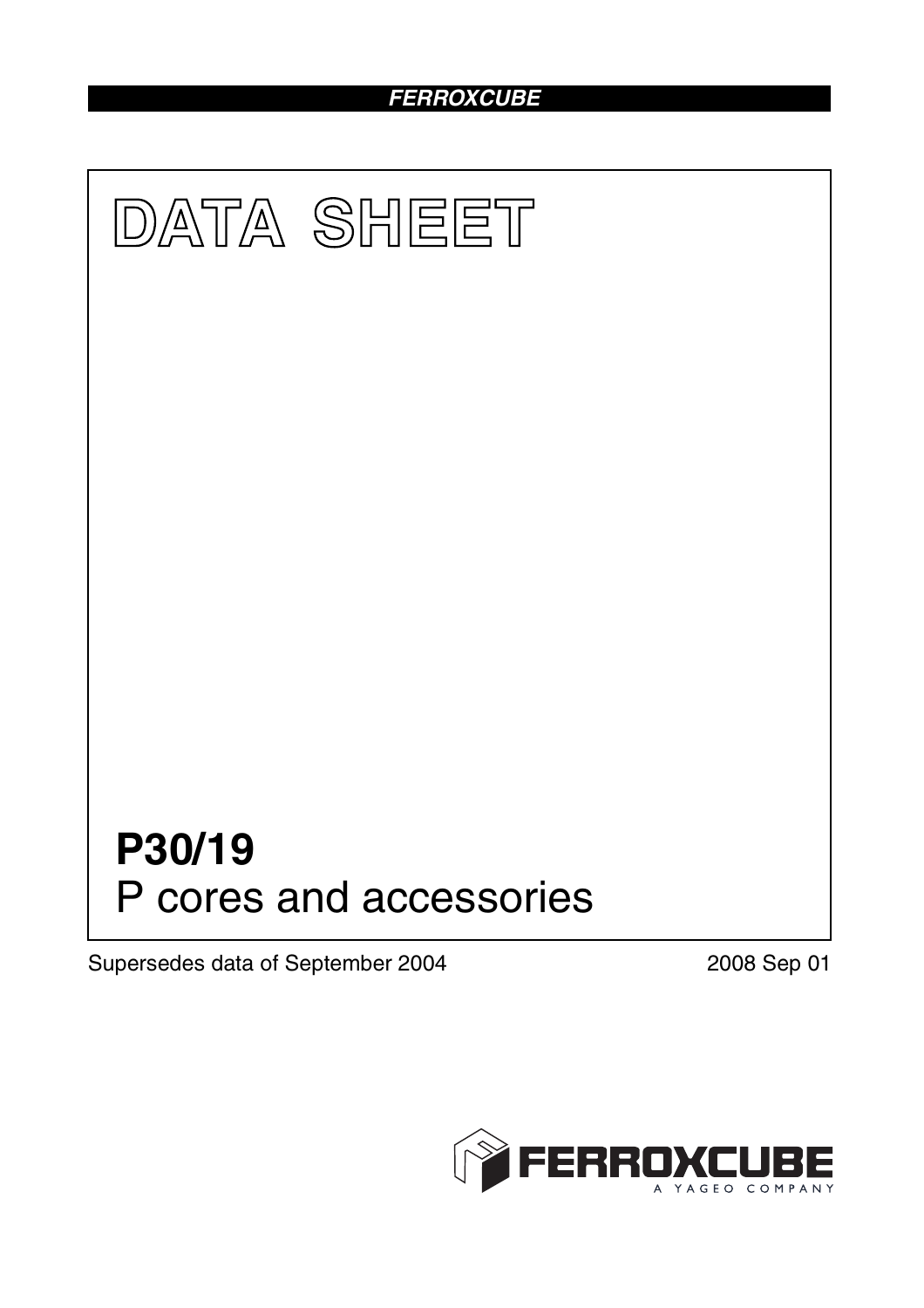#### **CORE SETS**

### **Effective core parameters**

| <b>SYMBOL</b>           | <b>PARAMETER</b> | <b>VALUE</b> | <b>UNIT</b>     |
|-------------------------|------------------|--------------|-----------------|
| $\Sigma(I/A)$           | core factor (C1) | 0.330        | $mm-1$          |
| $V_{e}$                 | effective volume | 6190         | mm <sup>3</sup> |
| $\mathsf{I}_\mathsf{e}$ | effective length | 45.2         | mm              |
| $A_{e}$                 | effective area   | 137          | mm <sup>2</sup> |
| $\mathsf{m}$ in         | minimum area     | 116          | mm <sup>2</sup> |
| m                       | mass of set      | $\approx$ 34 | g               |



### **Core sets for general purpose transformers and power applications**

Clamping force for  $A_L$  measurements, 250 ±50 N.

| <b>GRADE</b> | Α <sub>L</sub><br>(nH) | $\mu_{e}$      | <b>TOTAL AIR GAP</b><br>$(\mu m)$ | <b>TYPE NUMBER</b> |
|--------------|------------------------|----------------|-----------------------------------|--------------------|
| 3C81         | $250 + 3%$             | $\approx 66$   | $\approx 840$                     | P30/19-3C81-E250   |
|              | $315 + 3%$             | $\approx 83$   | $\approx 640$                     | P30/19-3C81-A315   |
|              | 400 $\pm$ 3%           | $\approx 105$  | $\approx 480$                     | P30/19-3C81-A400   |
|              | 630 $\pm$ 3%           | $\approx$ 165  | $\approx 290$                     | P30/19-3C81-A630   |
|              | $1000 + 3%$            | $\approx 263$  | $\approx 170$                     | P30/19-3C81-A1000  |
|              | 8300 ± 25%             | $\approx$ 2180 | $\approx 0$                       | P30/19-3C81        |
| 3C91<br>des  | 8300 ± 25%             | $\approx$ 2180 | $\approx 0$                       | P30/19-3C91        |
| 3F3          | $250 + 3%$             | $\approx 66$   | $\approx 840$                     | P30/19-3F3-E250    |
|              | $315 + 3%$             | $\approx 83$   | $\approx 640$                     | P30/19-3F3-A315    |
|              | 400 $\pm$ 3%           | $\approx 105$  | $\approx 480$                     | P30/19-3F3-A400    |
|              | 630 $\pm$ 3%           | $\approx$ 165  | $\approx 290$                     | P30/19-3F3-A630    |
|              | $1000 \pm 3\%$         | $\approx$ 263  | $\approx 170$                     | P30/19-3F3-A1000   |
|              | 5750 ±25%              | $\approx$ 1510 | $\approx 0$                       | P30/19-3F3         |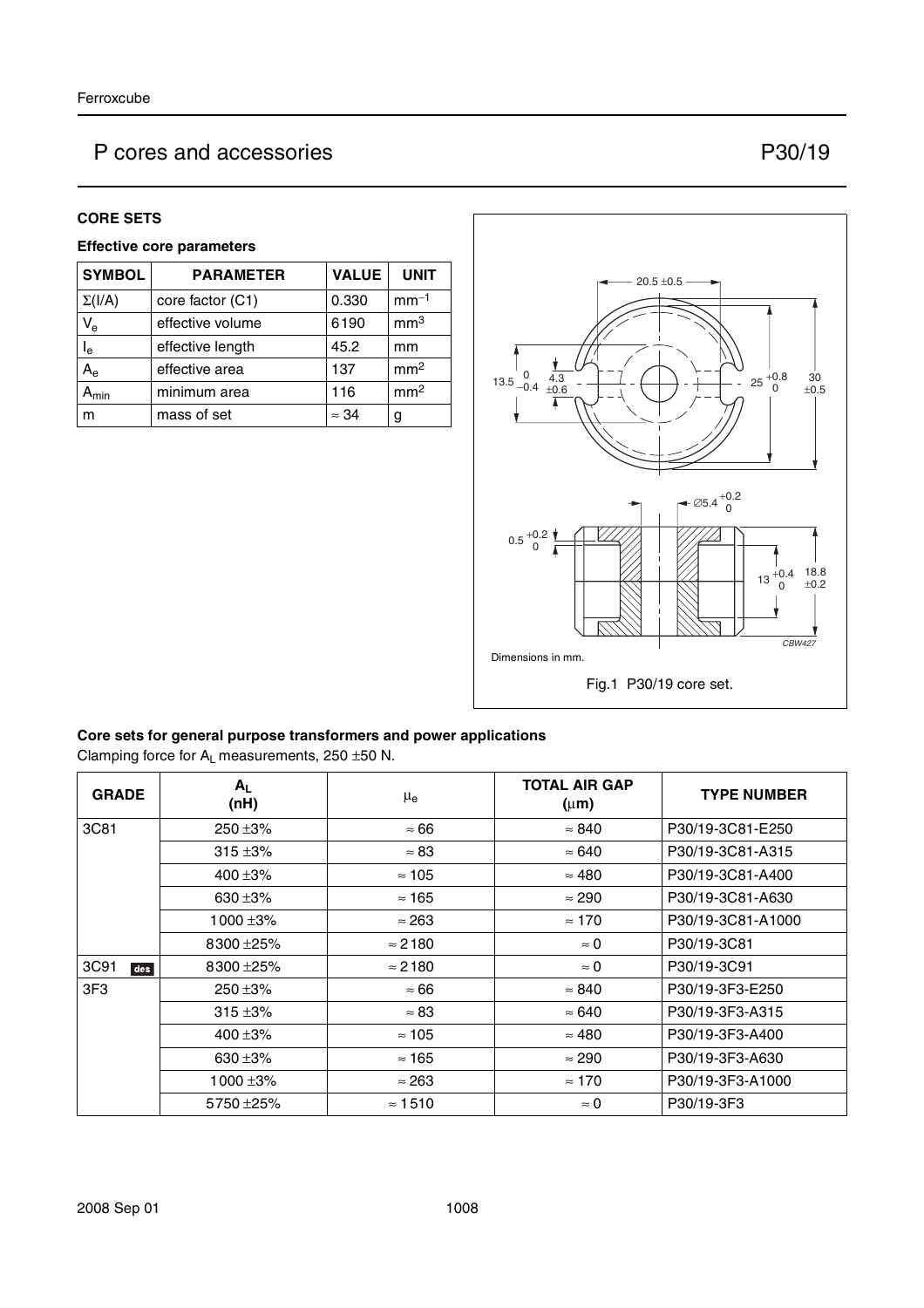## **Core sets of high permeability grades**

Clamping force for  $A_L$  measurements,  $250 \pm 50$  N.

| <b>GRADE</b> | мL<br>(nH) | μe             | <b>AIR GAP</b><br>(µm) | <b>TYPE NUMBER</b> |
|--------------|------------|----------------|------------------------|--------------------|
| 3E27         | 15100 ±25% | $\approx$ 3960 | $\approx$              | P30/19-3E27        |

#### **Properties of core sets under power conditions**

|                 | $B(mT)$ at                                    | <b>CORE LOSS (W) at</b>                      |                                                 |                                                  |                                                 |
|-----------------|-----------------------------------------------|----------------------------------------------|-------------------------------------------------|--------------------------------------------------|-------------------------------------------------|
| <b>GRADE</b>    | $H = 250$ A/m;<br>f = 25 kHz;<br>$T = 100 °C$ | f = 25 kHz;<br>$B = 200$ mT;<br>$T = 100 °C$ | $f = 100$ kHz;<br>$B = 100$ mT;<br>$T = 100 °C$ | $f = 100$ kHz;<br>$B = 200 mT$ ;<br>$T = 100 °C$ | $f = 400$ kHz;<br>$B = 50 mT$ ;<br>$T = 100 °C$ |
| 3C81            | $\geq 320$                                    | $\leq 1.43$                                  |                                                 |                                                  |                                                 |
| 3C91            | $\geq 315$                                    |                                              | $\leq$ 0.37 <sup>(1)</sup>                      | $\leq 2.6^{(1)}$                                 |                                                 |
| 3F <sub>3</sub> | $\geq$ 315                                    |                                              | $\leq 0.7$                                      |                                                  | $≤ 1.2$                                         |

### **Note**

1. Measured at 60 °C.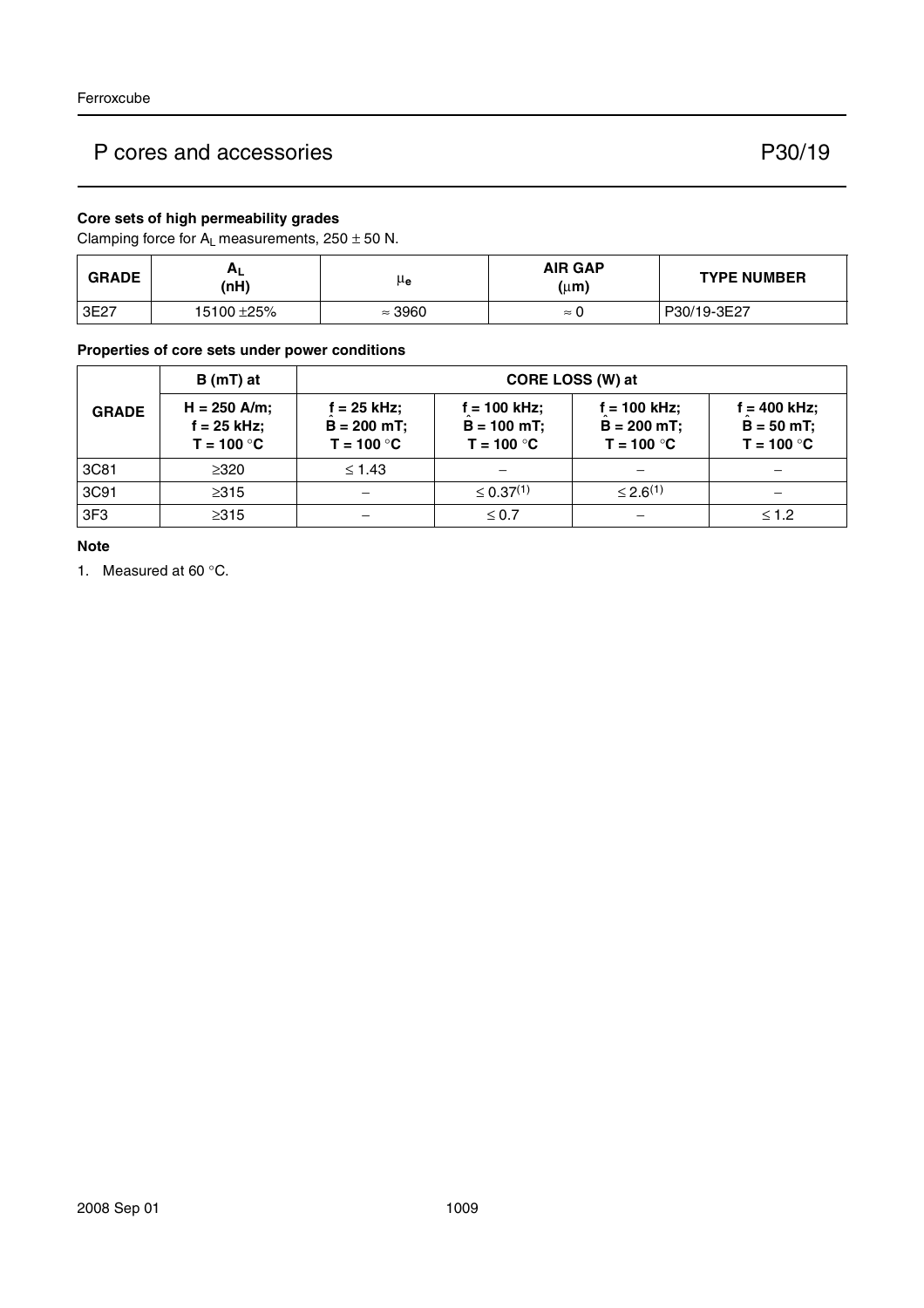## **COIL FORMERS**

#### **General data CP-P30/19 coil former**

| <b>PARAMETER</b>              | <b>SPECIFICATION</b>                                                                                                          |
|-------------------------------|-------------------------------------------------------------------------------------------------------------------------------|
| l Coil former material        | polybutyleneterephtalate (PBT), glass reinforced, flame retardant in<br>accordance with "UL 94V-0"; UL file number E45329 (R) |
| Maximum operating temperature | 155 °C, <i>"IEC 60085"</i> , class F                                                                                          |



Dimensions in mm.



### **Winding data and area product for P30/19 coil former**

| <b>NUMBER OF</b><br><b>SECTIONS</b> | <b>MINIMUM</b><br><b>WINDING</b><br><b>AREA</b><br>$\text{(mm}^2)$ | <b>NOMINAL</b><br><b>WINDING</b><br><b>WIDTH</b><br>(mm) | <b>AVERAGE</b><br><b>LENGTH OF</b><br><b>TURN</b><br>(mm) | <b>AREA</b><br><b>PRODUCT</b><br>Ae x Aw<br>(mm <sup>4</sup> ) | <b>TYPE NUMBER</b> |
|-------------------------------------|--------------------------------------------------------------------|----------------------------------------------------------|-----------------------------------------------------------|----------------------------------------------------------------|--------------------|
|                                     | 53.2                                                               | 11.1                                                     | 62                                                        | 7290                                                           | CP-P30/19-1S       |
| 2                                   | $2 \times 24.9$                                                    | $2 \times 5.15$                                          | 62                                                        | 2 x 3410                                                       | CP-P30/19-2S       |
| 3                                   | $3 \times 15.5$                                                    | $3 \times 3.2$                                           | 62                                                        | $3 \times 2120$                                                | CP-P30/19-3S       |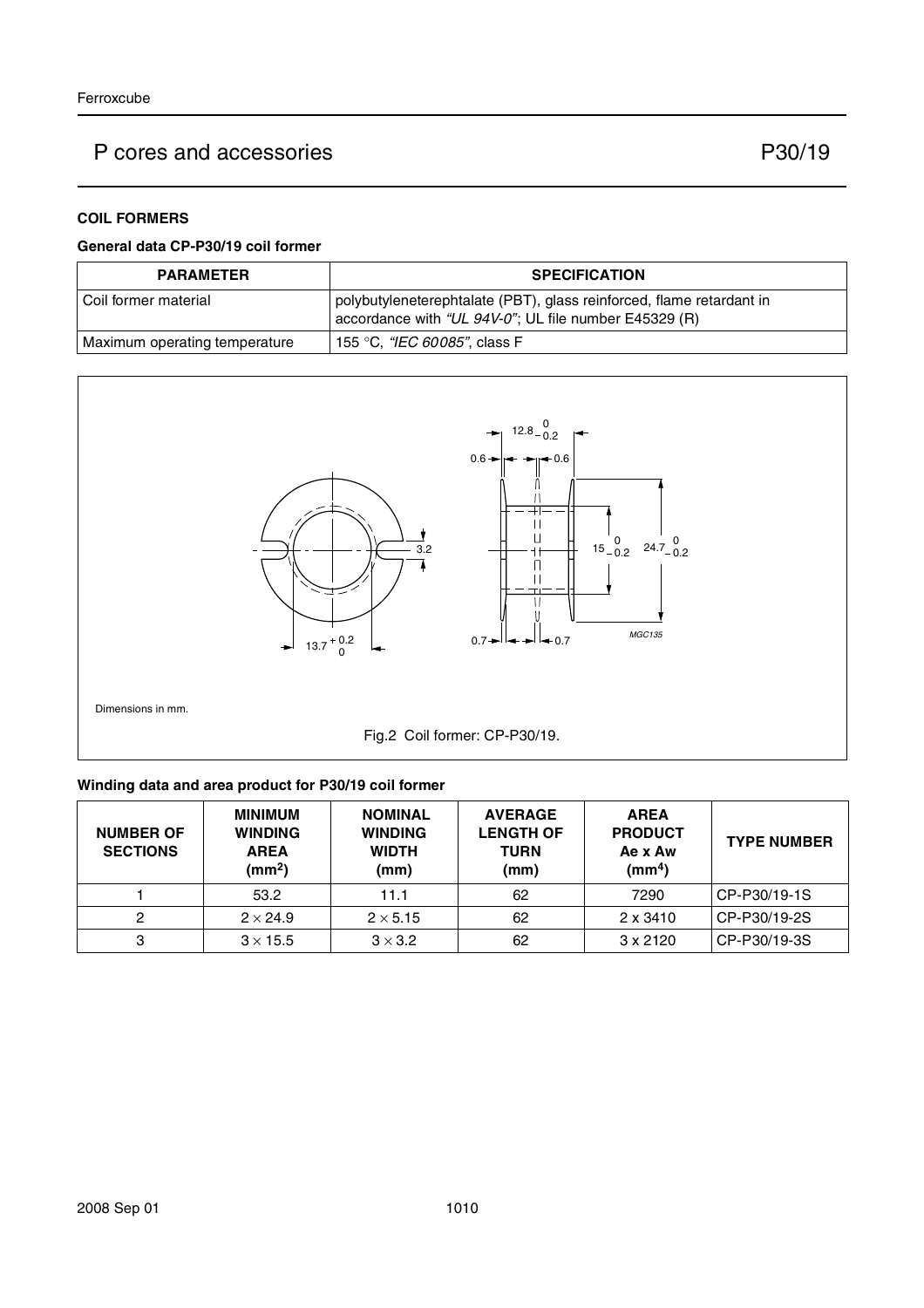#### **General data 6-pins P30/19 coil former for PCB mounting**

| <b>PARAMETER</b>              | <b>SPECIFICATION</b>                                                                                              |
|-------------------------------|-------------------------------------------------------------------------------------------------------------------|
| Coil former material          | polyamide (PA6.6), glass reinforced, flame retardant in accordance with<br>"UL 94-HB"; UL file number E41938(M)   |
| Maximum operating temperature | 130 °C, "IEC 60085", class B                                                                                      |
| Pin material                  | copper-zinc alloy (CuZn), tin (Sn) plated                                                                         |
| Resistance to soldering heat  | "IEC 60068-2-20", Part 1, Test Tb, method 1B, 350 °C, 3.5 s.<br>For connection of wire to pins: 430 °C, 2 seconds |
| Solderability                 | "IEC 60068-2-20", Part 2, Test Ta, method 1, 235 °C, 2 s                                                          |



### **Winding data and area product for 6-pins P30/19 coil former for PCB mounting**

| <b>NUMBER</b><br>ΟF<br><b>SECTIONS</b> | <b>MINIMUM</b><br><b>WINDING</b><br><b>AREA</b><br>(mm <sup>2</sup> ) | <b>NOMINAL</b><br><b>WINDING</b><br><b>WIDTH</b><br>(mm) | <b>AVERAGE</b><br><b>LENGTH OF</b><br><b>TURN</b><br>(mm) | <b>MINIMUM</b><br><b>LENGTH OF</b><br><b>PINS</b><br>(mm) | <b>AREA</b><br><b>PRODUCT</b><br>Ae x Aw<br>(mm $^4$ ) | <b>TYPE NUMBER</b> |
|----------------------------------------|-----------------------------------------------------------------------|----------------------------------------------------------|-----------------------------------------------------------|-----------------------------------------------------------|--------------------------------------------------------|--------------------|
|                                        | 55.2                                                                  | 12.8                                                     | 62.2                                                      | 4.4                                                       | 7560                                                   | CPV-P30/19-1S-6PD  |
|                                        | 55.2                                                                  | 12.8                                                     | 62.2                                                      | 6.8                                                       | 7560                                                   | CPV-P30/19-1S-6PDL |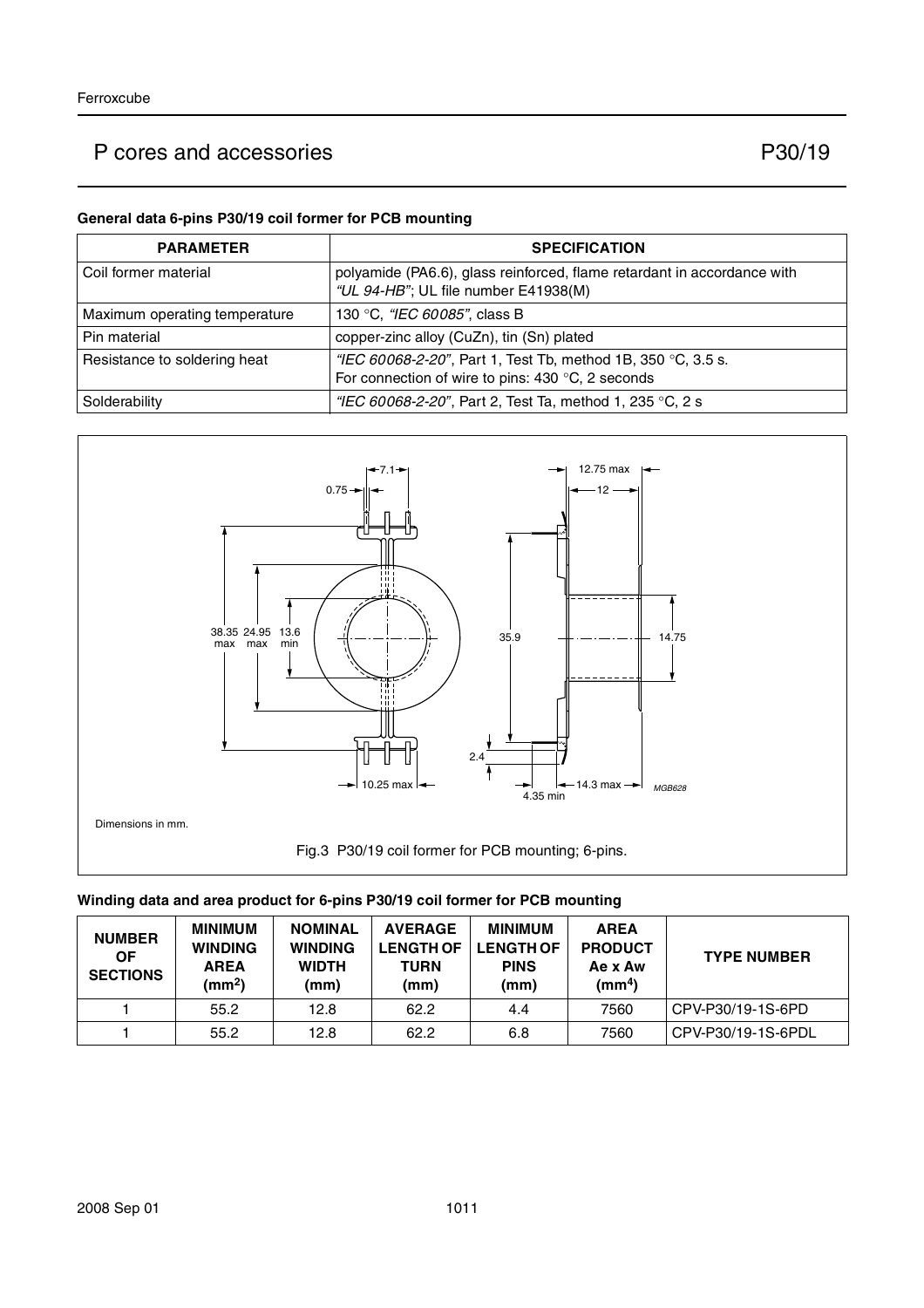### **MOUNTING PARTS**

#### **General data and ordering information**

| <b>ITEM</b>                                                                                                               | <b>REMARKS</b>                                              | <b>FIGURE</b> | <b>TYPE NUMBER</b> |
|---------------------------------------------------------------------------------------------------------------------------|-------------------------------------------------------------|---------------|--------------------|
| Tag plate                                                                                                                 | material: phenolformaldehyde (PF), glass reinforced         | 4             | TGP-P30/19-C       |
|                                                                                                                           | flame retardant: in accordance with "UL 94V-0";             |               |                    |
|                                                                                                                           | UL file number E41429                                       |               |                    |
|                                                                                                                           | maximum operating temperature: 180 °C, "IEC 60085", class H |               |                    |
|                                                                                                                           | pins: copper-tin alloy (CuSn), tin (Sn) plated              |               |                    |
|                                                                                                                           | resistance to soldering heat in accordance with             |               |                    |
| "IEC 60068-2-20", Part 2, Test Tb, method 1B: 350 °C, 3.5 s<br>solderability in accordance with "IEC 60068-2-20", Part 2, |                                                             |               |                    |
|                                                                                                                           |                                                             |               |                    |
|                                                                                                                           | Test Ta, method 1: 235 $\degree$ C, 2 s                     |               |                    |
| Container                                                                                                                 | copper-zinc alloy (CuZn), tin (Sn) plated                   | 5             | CON-P30/19         |
|                                                                                                                           | earth pins: presoldered                                     |               |                    |
| Spring                                                                                                                    | CrNi-steel                                                  |               | SPR-P30/19         |
|                                                                                                                           | spring force: $\approx$ 250 N when mounted                  |               |                    |
| Clamp                                                                                                                     | spring steel, tin-plated                                    | 7             | CLM/TS-P30/19      |

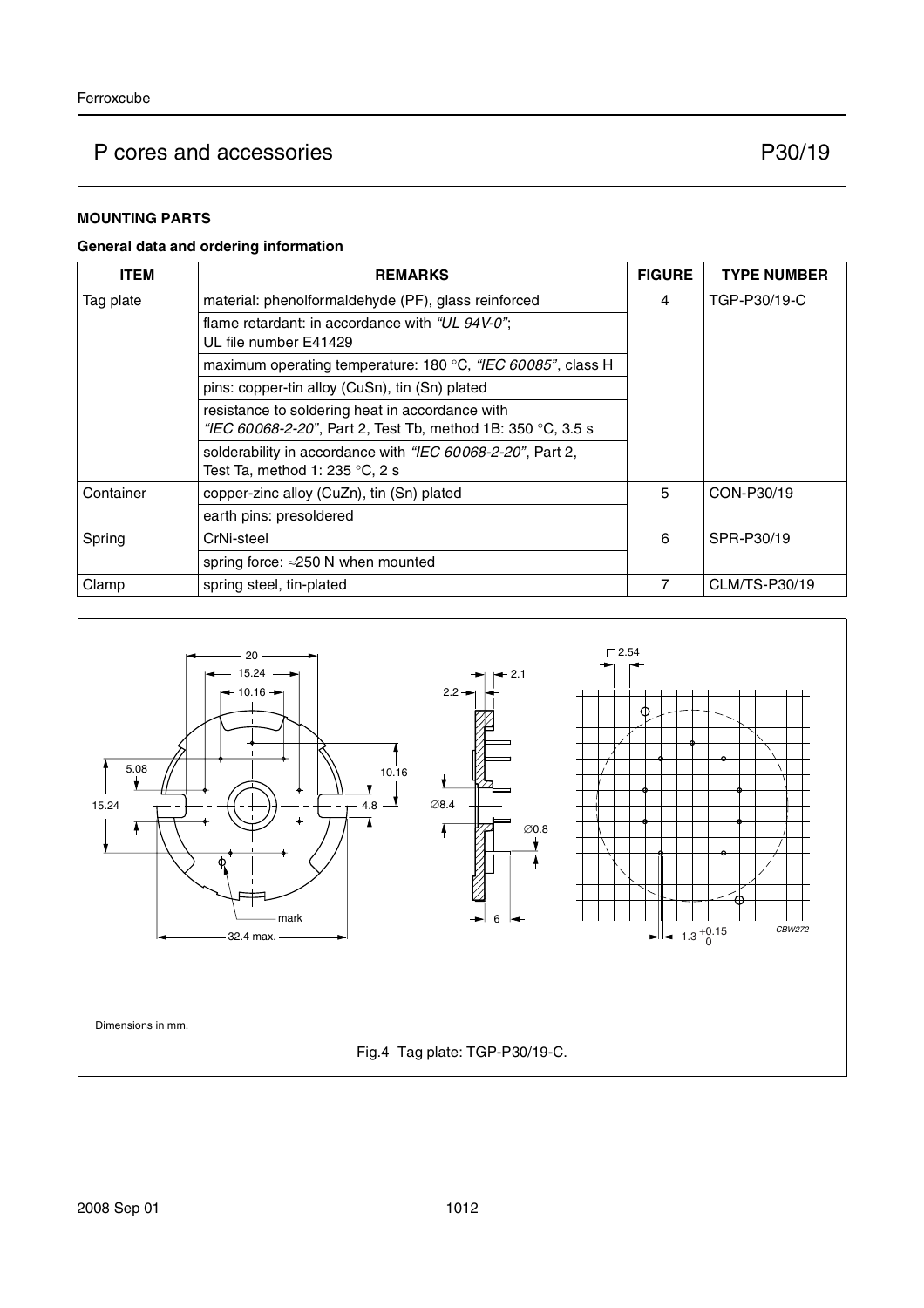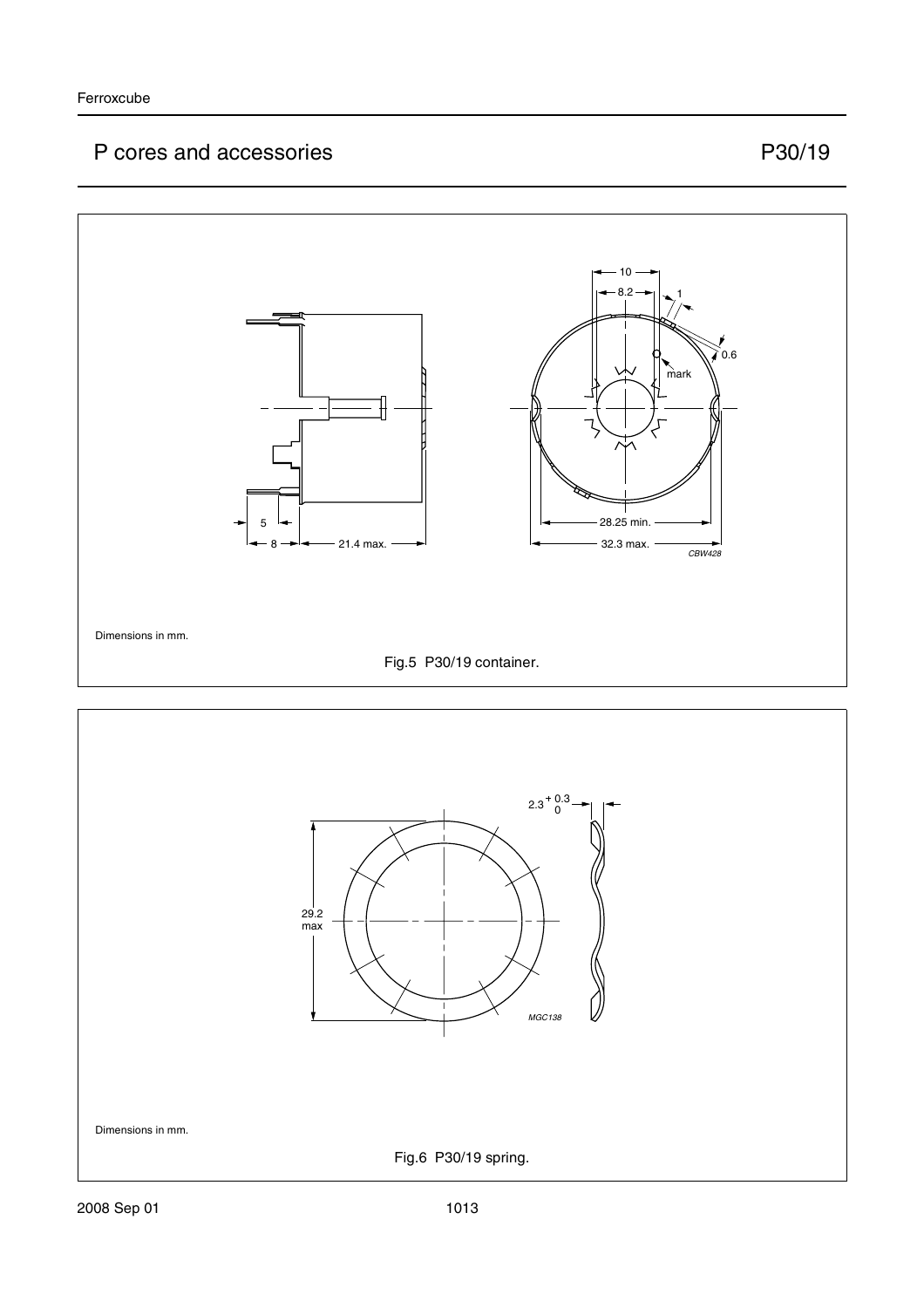